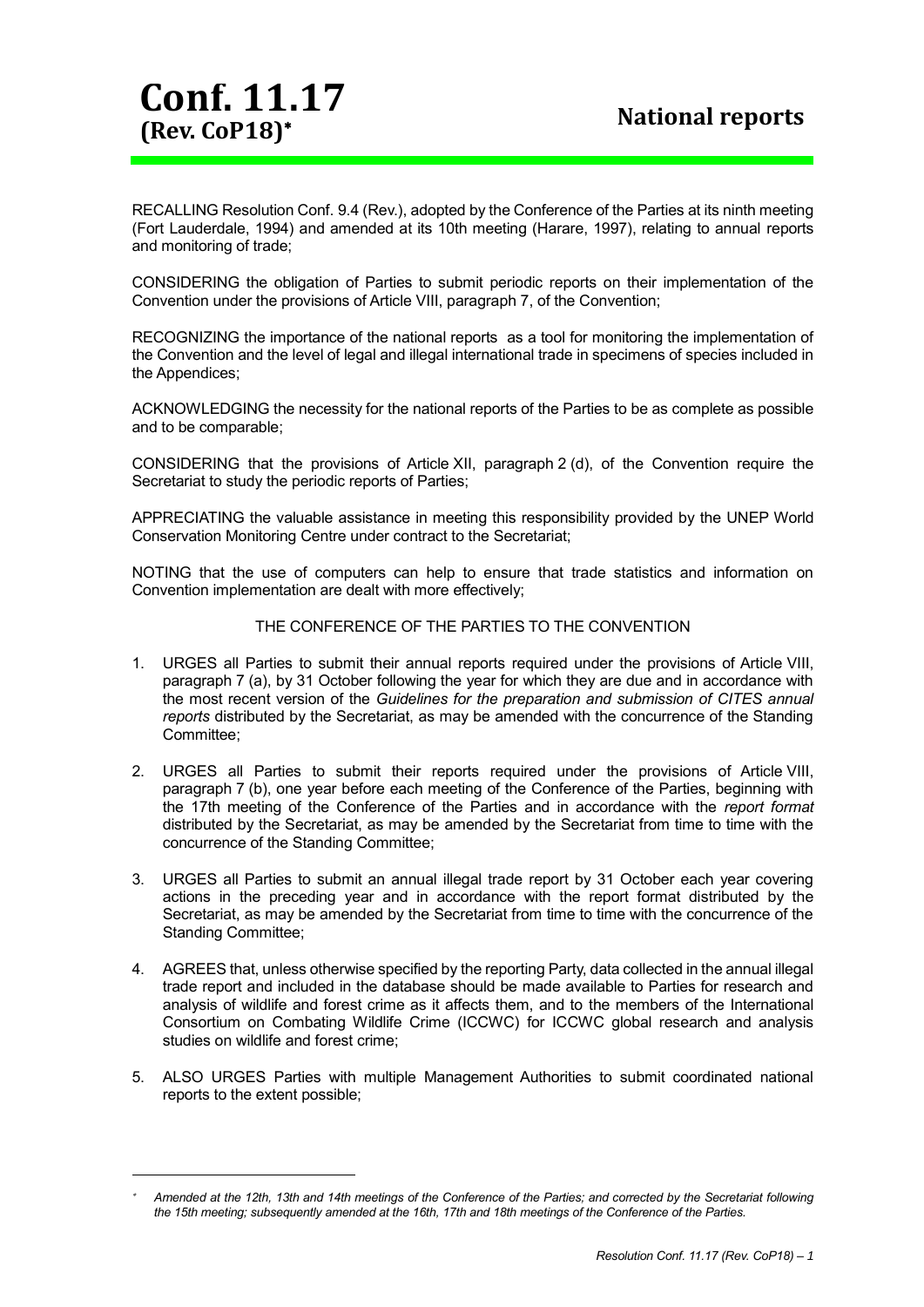- 6. ACKNOWLEDGES that the Conference of the Parties may request that Parties provide special reports not required by the Convention, if additional information is needed that cannot be sought via the national reports required under Article VIII, paragraph 7, of the Convention;
- 7. RECOGNIZES that the Conference of the Parties, when requesting special reports, should give consideration to making those special reports time-limited, where this is appropriate, to avoid the potential for unnecessarily increasing reporting burdens;
- 8. RECOMMENDS that each Party to the Convention, if a member of a regional trade agreement within the meaning of Article XIV, paragraph 3, of the Convention, include in its annual reports information on trade in specimens of species included in Appendices I, II and III with other member States of that regional trade agreement, unless the record-keeping and reporting duties of Article VIII are in direct and irreconcilable conflict with the provisions of the regional trade agreement;
- 9. RECOMMENDS that, when compiling their annual reports in accordance with Article VIII, paragraph 7, of the Convention and this Resolution, Parties pay particular attention to the reporting of trade in specimens of species subject to annual export quotas. For these species, the report should indicate the level of the quota and the amount actually exported. In cases where trade is authorized in the reporting year in specimens obtained under a quota for the previous year, this should be reflected in the annual report;
- 10. URGES every Party to consider whether the preparation of its national reports could be computerized and the submission of such reports made in electronic format;
- 11. FURTHER URGES Parties experiencing problems with the regular preparation and submission of national reports to seek assistance from the Secretariat to produce those reports;
- 12. RECOMMENDS that Parties studying or developing computer programmes for licensing and reporting trade as well as managing other information under the Convention consult with each other, and with the Secretariat, in order to ensure optimal harmonization and compatibility of systems;
- 13. DECIDES that:
	- a) failure to submit an annual report by 31 October of the year following the year for which the report was due constitutes a major problem with the implementation of the Convention, which the Secretariat shall refer to the Standing Committee for a solution in accordance with Resolution Conf. 11.3 (Rev. CoP18) <sup>1</sup> on *Compliance and enforcement*; and
	- b) the Secretariat may approve a valid request from a Party for a reasonable extension of time to the 31 October deadline for the submission of national reports provided the Party submits to the Secretariat a written request, containing adequate justification, before that deadline;
- 14. INSTRUCTS the Standing Committee to determine, on the basis of reports presented by the Secretariat, which Parties have failed, for three consecutive years and without having provided adequate justification, to provide the annual reports required under Article VIII, paragraph 7 (a), of the Convention within the deadline (or any extended deadline) provided in the present Resolution;
- 15. RECOMMENDS that Parties not authorize trade in specimens of CITES-listed species with any Party that the Standing Committee has determined has failed, for three consecutive years and without having provided adequate justification, to provide the annual reports required under Article VIII, paragraph 7 (a), of the Convention within the deadline (or any extended deadline) provided in the present Resolution;
- 16. APPEALS to all Parties, and to intergovernmental organizations and non-governmental organizations interested in furthering the objectives of the Convention, to make financial contributions to the Secretariat to support the trade and other monitoring work of the Secretariat and that of the UNEP World Conservation Monitoring Centre undertaken under contract to the Secretariat; and

l <sup>1</sup> *Corrected by the Secretariat following the 18th meeting of the Conference of the Parties.*